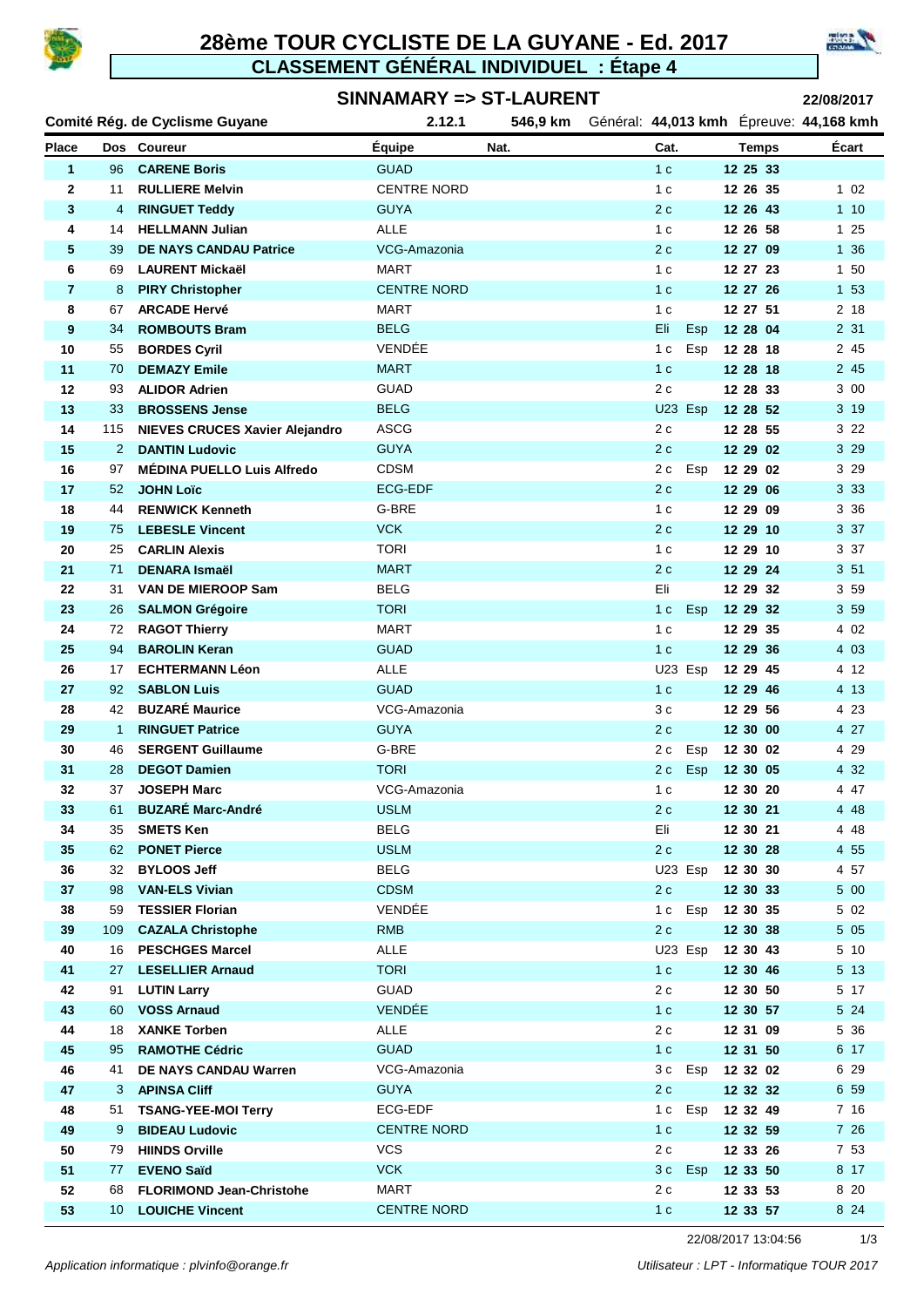

# **CL. GÉNÉRAL INDIVIDUEL : Étape 4 (Suite) 28ème TOUR CYCLISTE DE LA GUYANE - Ed. 2017**



#### **SINNAMARY => ST-LAURENT**

**22/08/2017**

| Comité Rég. de Cyclisme Guyane<br>2.12.1 |          |                                                  |                             |      |                                  |            |                      |       |                |       |
|------------------------------------------|----------|--------------------------------------------------|-----------------------------|------|----------------------------------|------------|----------------------|-------|----------------|-------|
| <b>Place</b>                             |          | Dos Coureur                                      | <b>Équipe</b>               | Nat. | Cat.                             |            |                      | Temps | Écart          |       |
| 54                                       | 15       | <b>KRUSCHWESKI Fabian</b>                        | <b>ALLE</b>                 |      | Eli                              |            | 12 34 28             |       |                | 8 5 5 |
| 55                                       | 13       | <b>VOLMERG Frédérik</b>                          | <b>ALLE</b>                 |      | 1 <sub>c</sub>                   |            | 12 34 41             |       |                | 9 08  |
| 56                                       | 117      | <b>LABA Nicolas</b>                              | <b>ASCG</b>                 |      | 3c                               | <b>Esp</b> | 12 34 51             |       |                | 9 18  |
| 57                                       | 29       | <b>TERRY Kévin</b>                               | <b>TORI</b>                 |      | 2 c                              | Esp        | 12 34 53             |       |                | 9 20  |
| 58                                       | 36       | <b>BERTELS Leander</b>                           | <b>BELG</b>                 |      | Eli                              |            | 12 35 07             |       |                | 9 34  |
| 59                                       | 49       | <b>MÉRILLE Stéphane</b>                          | ECG-EDF                     |      | 2 c                              |            | 12 35 15             |       |                | 9 42  |
| 60                                       | 43       | <b>SCHILS Dominic</b>                            | G-BRE                       |      | Eli                              |            | 12 35 15             |       |                | 9 4 2 |
| 61                                       | 7        | <b>PIRY Sébastien</b>                            | <b>CENTRE NORD</b>          |      | 1 <sub>c</sub>                   | Esp        | 12 35 15             |       |                | 9 42  |
| 62                                       | 47       | <b>DELIE Bram</b>                                | G-BRE                       |      | Eli                              |            | 12 35 20             |       |                | 9 47  |
| 63                                       | 21       | <b>BUZARÉ Hermann</b>                            | <b>SCM</b>                  |      | 3 c                              | Esp        | 12 35 21             |       |                | 9 48  |
| 64                                       | 50       | <b>STANIS Myron</b>                              | <b>ECG-EDF</b>              |      | 2 c                              | Esp        | 12 35 24             |       |                | 9 51  |
| 65                                       | 54       | <b>FÉGAN Ludrick</b>                             | <b>ECG-EDF</b>              |      | 2c                               | Esp        | 12 35 28             |       |                | 9 55  |
| 66                                       | 73       | <b>CARISTAN Rémy</b>                             | <b>VCK</b>                  |      | 2c                               |            | 12 35 38             |       | 10 05          |       |
| 67                                       | 53       | <b>THÉBYNE Ludwing</b>                           | ECG-EDF                     |      | 2 c                              | Esp        | 12 35 45             |       | 10 12          |       |
| 68                                       | 101      | <b>MARTINEZ URENA J-Louis</b>                    | <b>CDSM</b>                 |      | 2c                               |            | 12 35 47             |       | 10 14          |       |
| 69                                       | 74       | <b>GOLITIN Kenric</b>                            | <b>VCK</b>                  |      | 2c                               | Esp        | 12 36 09             |       | 10 36          |       |
| 70                                       | 63       | <b>ZÉPHIRIN HENRI LÉO Jaïrre</b>                 | <b>USLM</b>                 |      | 2c                               |            | 12 36 10             |       | 10 37          |       |
| 71                                       | 65       | <b>LAVERSANNE Damien</b>                         | <b>USLM</b>                 |      | 2c                               |            | 12 36 10             |       | 10 37          |       |
| 72                                       | 87       | <b>PIERRAT Nathan</b>                            | ECG-Nofrayane               |      | 3c                               | Esp        | 12 36 34             |       | 11 01          |       |
| 73                                       | 108      | <b>STEWENSON Steeve</b>                          | VCG-UCAR                    |      | 2c                               |            | 12 36 39             |       | 11 06          |       |
| 74                                       | 106      | <b>MATOS-MONTILLAS Yohandis</b>                  | <b>VCG-UCAR</b>             |      | 3c                               | Esp        | 12 37 56             |       | 12 23          |       |
| 75                                       | 38       | <b>LAVENETTE Christian</b>                       | VCG-Amazonia                |      | 2 c                              |            | 12 44 17             |       | 18 44          |       |
| 76                                       | 6        | SOUZA RODRIGUEZ Jonathan                         | <b>GUYA</b>                 |      | 3c                               |            | 12 44 25             |       | 18 52          |       |
| 77                                       | 30       | <b>CARLIN Grégory</b>                            | <b>TORI</b>                 |      | 2 c                              |            | 12 45 06             |       | 19 33          |       |
| 78                                       | 86       | <b>FRAUMAR Dane</b>                              | ECG-Nofrayane               |      | 3c                               | Esp        | 12 45 26             |       | 19 53          |       |
| 79                                       | 80       | <b>ANTHONY Mickaël</b>                           | <b>VCS</b>                  |      | 2 c                              | Esp        | 12 45 29             |       | 19 56          |       |
| 80                                       | 5        | <b>GRINVILLE James</b>                           | <b>GUYA</b>                 |      | 2c                               |            | 12 45 37             |       | 20 04          |       |
| 81                                       | 24       | <b>RIDARCH Olivier</b><br><b>CHOLLET Nicolas</b> | <b>SCM</b><br><b>VENDÉE</b> |      | 3c                               |            | 12 45 44             |       | 20 11          |       |
| 82<br>83                                 | 56<br>12 | <b>ILONGO Dimitri</b>                            | <b>CENTRE NORD</b>          |      | 1 <sub>c</sub><br>1 <sub>c</sub> |            | 12 45 45<br>12 46 08 |       | 20 12<br>20 35 |       |
| 84                                       | 103      | <b>HORTH Stan</b>                                | <b>VCG-UCAR</b>             |      | 3c                               | Esp        | 12 46 11             |       | 20 38          |       |
| 85                                       | 76       | <b>CHAUVIN Simon</b>                             | <b>VCK</b>                  |      | 3c                               |            | 12 46 11             |       | 20 38          |       |
| 86                                       | 99       | <b>DANTIN Lauyck</b>                             | CDSM                        |      | 3c                               | Esp        | 12 46 16             |       | 20 43          |       |
| 87                                       | 111      | <b>CANVA Steven</b>                              | RMB                         |      | 3 c                              |            | 12 46 28             |       | 20 55          |       |
| 88                                       | 66       | <b>PENA DE SOUZA Eloyck</b>                      | <b>USLM</b>                 |      | 2c                               |            | 12 46 40             |       | 21 07          |       |
| 89                                       | 83       | <b>JACOB Anthony</b>                             | <b>VCS</b>                  |      | 3c                               |            | 12 46 51             |       | 21 18          |       |
| 90                                       | 48       | <b>VANGHELUWE Seppe</b>                          | G-BRE                       |      | Eli                              | Esp        | 12 47 08             |       | 21 35          |       |
| 91                                       | 89       | <b>RODRIGUEZ Ancy</b>                            | ECG-Nofrayane               |      | 3 c                              |            | 12 47 20             |       | 21 47          |       |
| 92                                       | 104      | <b>CHONG-PAN Yoann</b>                           | <b>VCG-UCAR</b>             |      | 3c                               |            | 12 47 28             |       | 21 55          |       |
| 93                                       | 110      | <b>COLIMOT Jean-Bernard</b>                      | RMB                         |      | 3c                               |            | 12 47 29             |       | 21 56          |       |
| 94                                       | 40       | <b>GRINVILLE Harrison</b>                        | VCG-Amazonia                |      | 3c                               | Esp        | 12 47 42             |       | 22 09          |       |
| 95                                       | 19       | <b>BARROS RAMOS Antonio Hudson</b>               | <b>SCM</b>                  |      | 2 c                              |            | 12 47 55             |       | 22 22          |       |
| 96                                       | 20       | <b>BERNADOU Olivier</b>                          | <b>SCM</b>                  |      | 3c                               |            | 12 48 00             |       | 22 27          |       |
| 97                                       | 64       | <b>BUZARÉ Laurent</b>                            | <b>USLM</b>                 |      | 2c                               |            | 12 48 05             |       | 22 32          |       |
| 98                                       | 23       | <b>KWADJANI Nicolas</b>                          | <b>SCM</b>                  |      | 3c                               | Esp        | 12 48 17             |       | 22 44          |       |
| 99                                       | 58       | <b>MILOT Charlie</b>                             | VENDÉE                      |      | 2c                               |            | 12 48 35             |       | 23 02          |       |
| 100                                      | 57       | <b>MAUCOURT Jules</b>                            | VENDÉE                      |      | 2c                               | Esp        | 12 49 21             |       | 23 48          |       |
| 101                                      | 45       | <b>SMITH Daniel</b>                              | G-BRE                       |      | 2c                               |            | 12 56 32             |       | 30 59          |       |
| 102                                      | 22       | DA SILVA JUNIOR Raël                             | <b>SCM</b>                  |      | 3c                               |            | 12 59 34             |       | 34 01          |       |
| 103                                      | 112      | <b>PACAUD Anthony</b>                            | <b>RMB</b>                  |      | 3c                               |            | 13 01 57             |       | 36 24          |       |
| 104                                      | 85       | <b>FARLOT Thierry</b>                            | ECG-Nofrayane               |      | 3c                               |            | 13 02 58             |       | 37 25          |       |
| 105                                      | 88       | <b>STANIS Edward</b>                             | ECG-Nofrayane               |      | 3c                               |            | 13 03 27             |       | 37 54          |       |
| 106                                      | 100      | <b>CHONG-WA Denis</b>                            | <b>CDSM</b>                 |      | 2 <sub>c</sub>                   |            | 13 04 02             |       | 38 29          |       |

22/08/2017 13:04:57 2/3